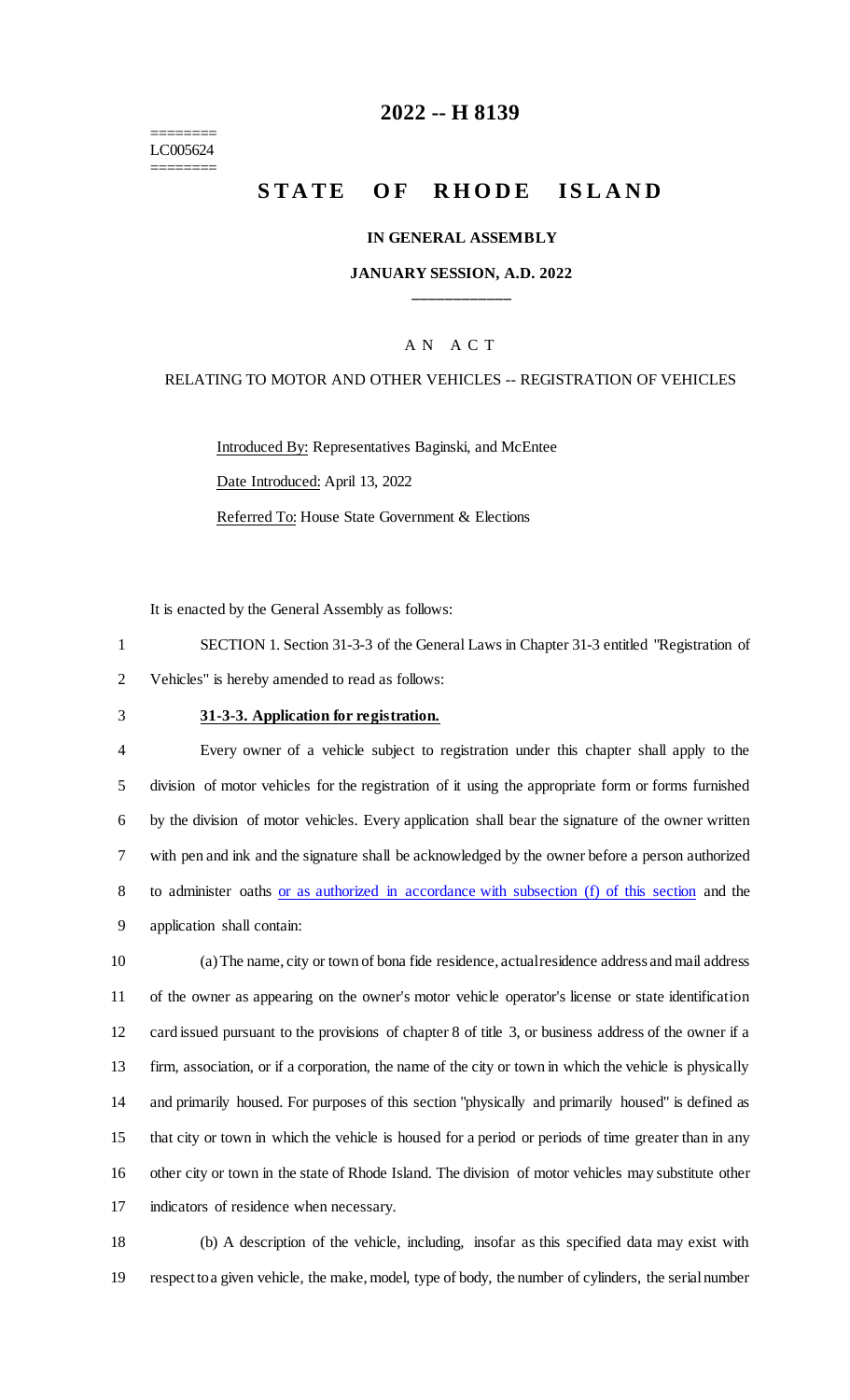of the vehicle, and the engine or other number of the vehicle. In the event a vehicle is designed, constructed, converted, or rebuilt for the transportation of property, the application shall include a statement of its capacity in terms of maximum gross vehicle weight rating as authorized by the manufacturer of the chassis or the complete vehicle.

- (c) A statement whether liability insurance is carried on the vehicle, and, if there is liability insurance, the name of the carrier, policy number, and effective dates of the policy.
- (d) Any further information as may reasonably be required by the division of motor
- vehicles to enable it to determine whether the vehicle is lawfully entitled to registration.
- (e) The exact mileage reading from the motor vehicle on the date of application.
- (f) The administrator of the division of motor vehicles shall prescribe and/or approve a
- power-of-attorney form, which may be used in connection with applications for vehicle
- registrations under this section to the full extent permitted.
- 
- SECTION 2. This act shall take effect six (6) months after passage.

#### ======== LC005624 ========